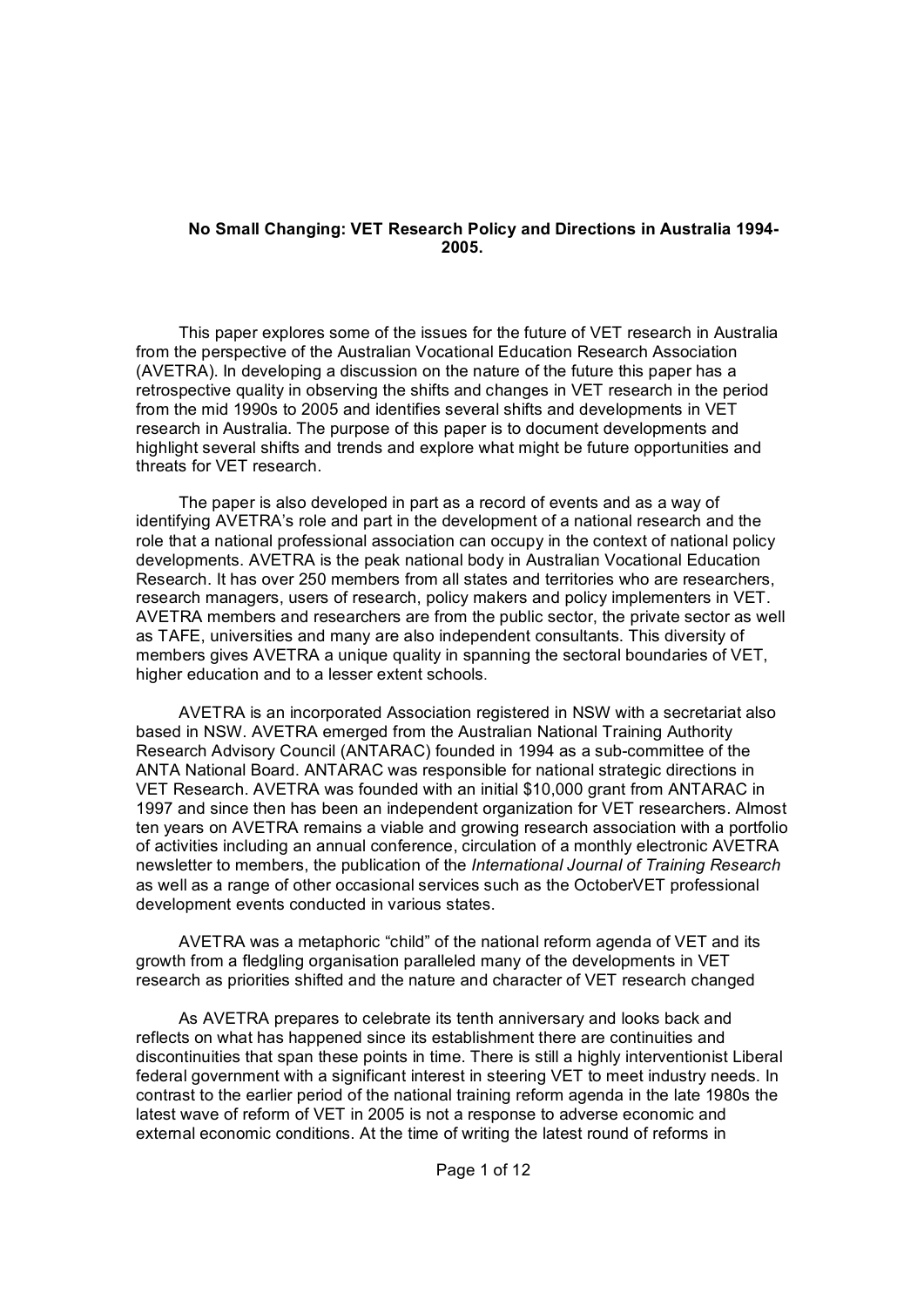2005/06 are influenced by low unemployment, demand for Australian commodities and high growth on the back of good regional economic conditions. The concerns with the performance of the VET system are almost exclusively summed up with the umbrella terms of "skills shortages". It is also after period of consolidated planning and development by the Australian government in planning VET research that started from the period of the National Training Reform Agenda in the early 1990s.

### **Big Changes with No Small Change.**

The Australian VET system is regarded by many other systems as having a well coordinated and systematic research culture and community. This principally emerged through two avenues. The first was a report commissioned by the Vocational Education, Employment and Training Advisory Committee to assist the development of a national research strategy. The research team from the University of Technology comprised of Rod Mc Donald, Geoff Hayton Andrew Gonzci and Paul Hager and is probably better known by the short title of *No Small Change*". The project reported in 1993 and identified that the total research funds allocated to vocational education amounted to less than 0.2% to total expenditure in the VET sector.

The report authors argued that existing research was fragmented and little fundamental issues based research was carried out. The report argued for a national research and development strategy with a three-year cycle and government funding of a round of open grants allocated on the basis of open tender. It also said that although the transfer of research to policy is not often predictable that it was clear that existing research was under utilized in policy formation. The report also recommended a more co-ordinated and "hardnosed" approach to VET research with a view to developing a critical mass of researchers and capable of producing high quality research to inform policy. In fostering a collaborative culture *No Small Change* emphasized a co-ordinated and national approach and *No Small Change* also identified a series of priorities including workplace research, research on the assumptions underlying competency based training and approaches to disseminating research.

As part of this an expanded role for the National Centre for Vocational Education Research (NCVER) was recommended as well as an elevating of VET research expenditure to 0.5%. In summary this report established a foundation for VET research that was consistent with the intentions of the National Training Reform Agenda. Strong links with industry and government with a policy related focus and an emphasis on collaborative networks to develop "hard nosed' research was consistent with the functional orientation of the reform process promoted by the federal labor government at the time.

# **The National Centre for Vocational Education Research NCVER**

The second avenue of change was the National Centre for Vocational Education Research that was established as a registered company with shareholders being the federal government and the state governments in 1992. It was originally established as the TAFE National Centre for Research and Development in 1980 from the recommendation in the Kangan report for an Australian Technology Centre as a clearinghouse for research. The functions were broadened as a consequence of the Williams Report and finally in 1992 the name was changed to the National Centre for Vocational Education Research NCVER. The NCVER has had three Executive Directors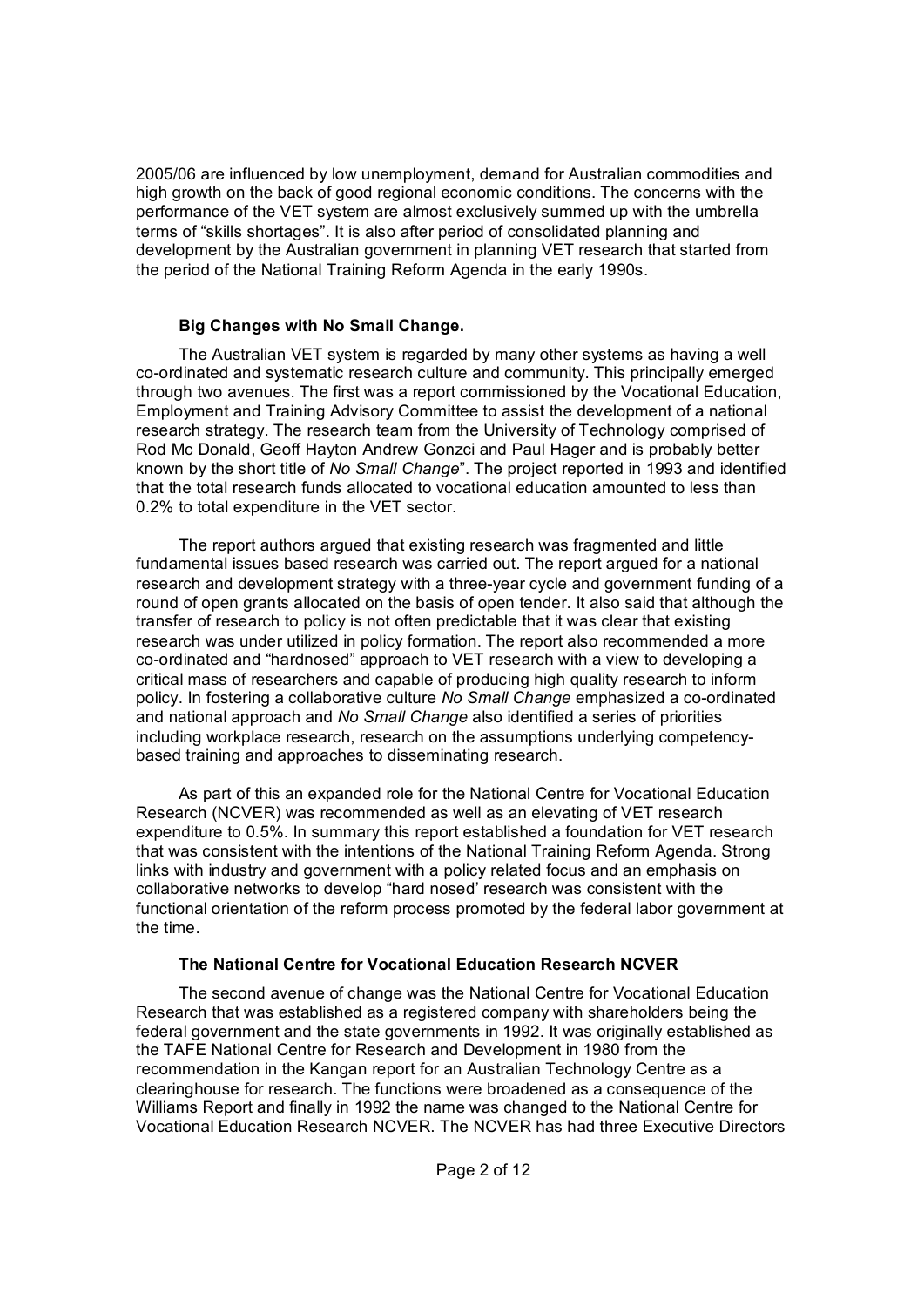Dr Bill Hall, Mr Chris Robinson and Dr Tom Karmel and it is located in Adelaide, South Australia. The NCVER's role grew with the establishment of the Australian National Training Authority (ANTA) in 1993 and the NCVER was given responsibility for the management of the national VET statistical system and the reporting to the federal government on VET activity and participation. Other operations included the publication of the *Australia and New Zealand Journal of TAFE Research 1* , the provision of a clearinghouse function, the production of statistical and research reports and research conferences for the dissemination of VET research conducted by NCVER projects and commissioned projects. The NCVER also occupied an important role in developing what *No Small Change* referred to as a critical mass of researchers through developments such as the "no frills" NCVER research conference.

The NCVER was to develop an ancillary role to the developing Australian National Training Authority and its subcommittee ANTARAC. This included providing consolidated national statistics for ANTA and administering the National Research and Evaluation Committee (NREC) and the emerging national key centres program. Added complexities in developing a coherent response to VET research was complicated by the fact that the federal Department of Education and Training<sup>2</sup> retained a research and evaluation capacity and also subcontracted research and quasiresearch functions to ANTA such as the National Adult Literacy Research Grants. The dispersed nature of the agencies with ANTA in Brisbane, the federal department in Canberra and NCVER in Adelaide presented challenges in enabling a co-ordinated and timely approach.

The response to *No Small Change* was the development of three-tiered approach to capacity building VET research. The first tier was NCVER's in-house capacity involving the emerging national statistic collection that became Vocational Education and Training Management Information Statistical Standard (VETMISS) as well as several major priority projects such as indigenous training. These roles were embedded in successive National Strategies for Vocational Education and Training.

The second tier consisted of several national key VET research centres with specific purposes. Most of the locations with centre status were in the higher education institutes and in the early allocations of centre funding included The Centre for the Economics of Education and Training (CEET) at Monash University and the Research Centre in Vocational Education and Training (RCVET). There was also a second level of centre funding which included programs such as Post Compulsory Education and Training (PCET) at RMIT and Melbourne University and the Centre for Research and Learning in Regional Australia (CRLRA) at the University of Tasmania and the Centre for Lifelong Learning at the University of Canberra. These centres were provided with funding for three years with the objective of conducting research in specific areas and developing strategies of dissemination.

<sup>&</sup>lt;sup>1</sup> This journal became the *International Journal for Training Research* and is produced by AVETRA and has two issues per annum.

 $2$  The federal Department underwent several name changes including The Department of Education, Employment and Training, Department Education Training (DEET) and Youth Affairs (DETYA) and is currently known as the Department of Education Science and Training with a separate junior Ministry for Vocational Educational Training that emerged from the Labor (1993-96) ministry of Vocational Education and Schools.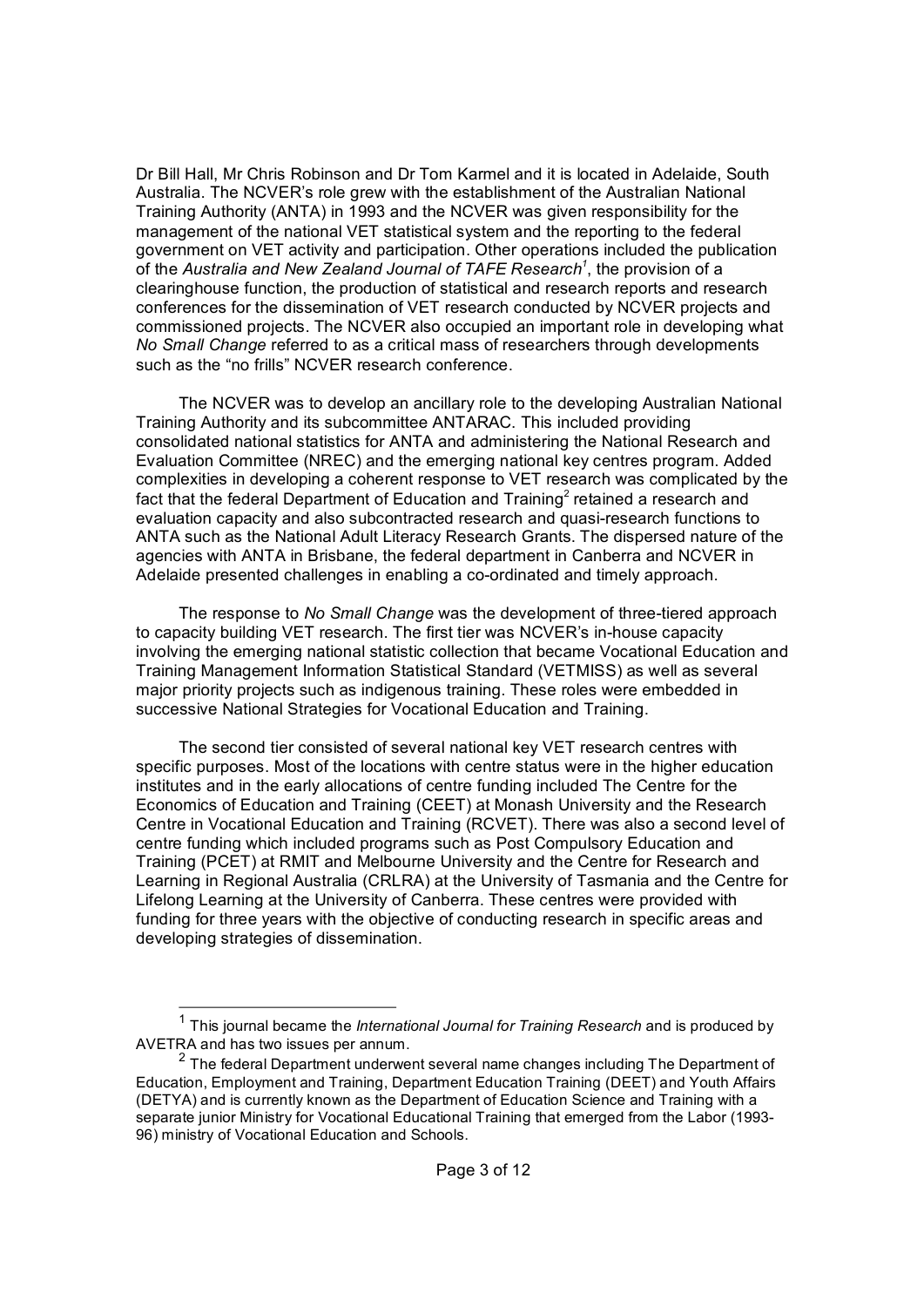Accompanying the development of research centres in universities senior research appointments including the appointment of Professor Leo Maglen<sup>3</sup> as a research professor in VET facilitated a boost in the esteem of the area as a distinct discipline with a research base. He joined Prof John Stevenson as one of the few Professors in vocational education in Australian higher education at the time.

. The final tier was an annual round of NREC grants in designated priority areas that are focused on the National Strategy for VET as well as an open category. The value of these annual grants totals approximately \$2m and were evaluated and administered by NCVER. The annual round of tenders attracted teams and individual researchers from TAFE, universities, private research consultants as well as some VET providers (Gibb 2000). In the initial phases of the NCVER and NREC research strategy there was a heavy emphasis on developing a comprehensive stocktaking through a series of literature reviews. This was replaced by an emphasis on projects. This initial strategy has been subject to considerable change from 2003 and will be discussed later in this paper.

# **Debates on Quality, Utility and Opportunity.**

In general this strategy developed a critical mass of a research and researchers and developed a momentum that led to general sense that the quality, level and sophistication of research had grown considerably (Anderson, Hanley and Whittingham 1995). There was also strong commitment of researchers to the notion of VET research and VET constituency. Executive Director of NCVER Chris Robinson summarized developments at the first AVETRA conference as.

> *The striking thing about the research reviews examined …is the sheer volume of VET research that has been carried out in Australia over the 1990s, particularly over the past two years… Quantity in VET research is not an issue. The next challenge is quality* (Robinson 1998 p 22)

In the first AVETRA conference this emerged as a major controversy with notions of "quality research" advanced by some senior higher education being strongly criticized by TAFE and VET members. The expectation that quality would be determined on a criteria that reflected university research values was challenged by VET researchers seeking to respond to a broader audience and wanted to use indicators of quality associated with utility and the application of research into policy.

The 1999 AVETRA conference attempted to address these issues under the conference theme of Quality and Diversity but questions about quality and appropriateness have been enduring questions for the emerging VET community. ANTA research manager Kareena Arthy's address VET to the AVETRA conferences in 2004 criticized the quality of VET research. The principle concerns were a lack of utility of the research for policy makers suggesting there was a gap between the expectations of the instruments of government commissioning research and those conducting research. In an address to the first AVETRA conference participants, the former Chair of ANTARAC Gregor Ramsey expressed the need for researchers to be more concerned about demand side of research rather than a pre-occupation with the supply side (Ramsey 1998). This question about utility and application was taken up by Chris and Joy Selby-

 $3$  Leo Maglen was also the first president of AVETRA from 1996-1999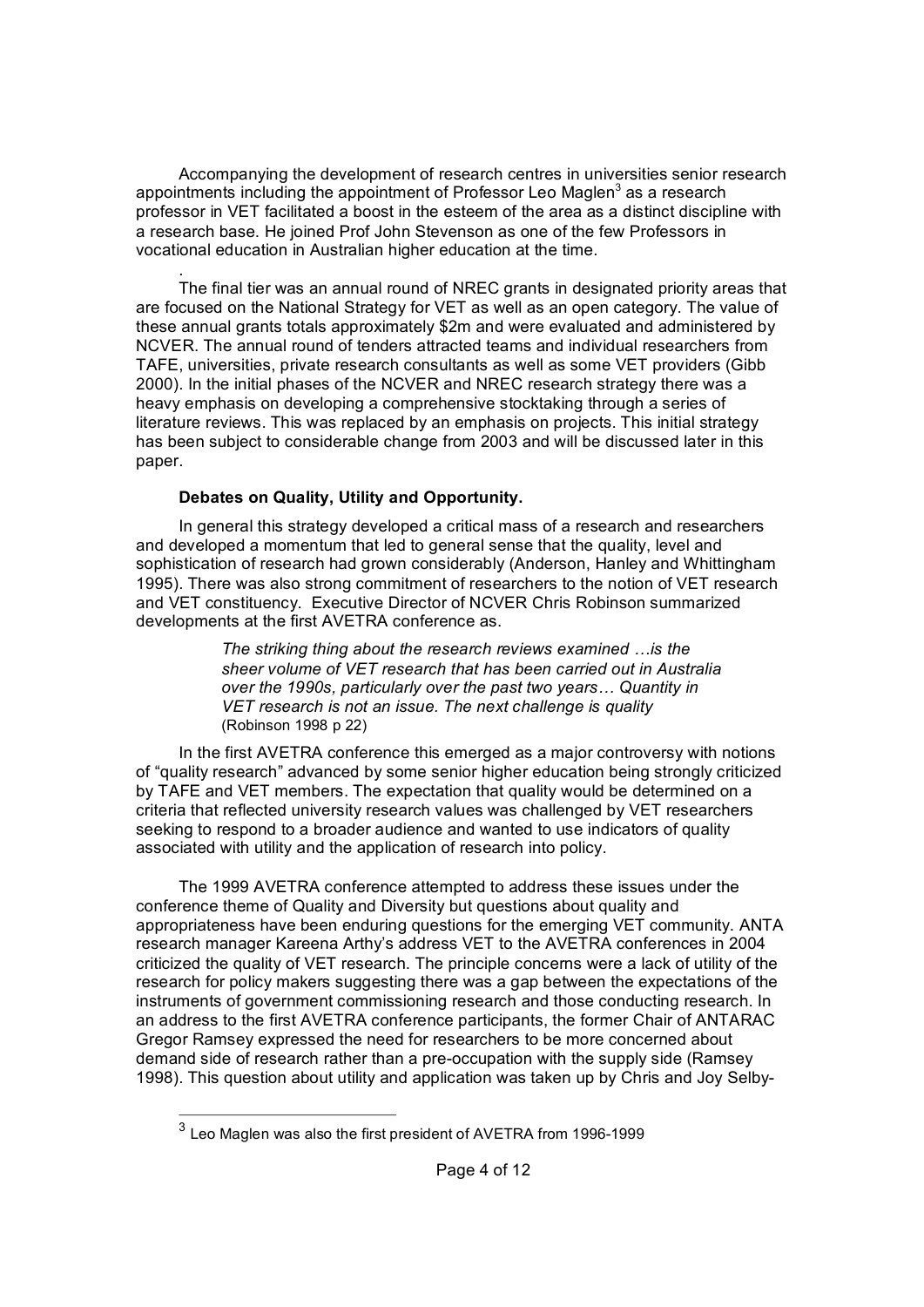Smith who suggested that the link between research and policy is not uncomplicated lineal one and argued that the research enterprise is accumulative where a body of knowledge, rather than individual projects, can contribute to a policy direction. Selby Smith et al argued that the potential use of research is dependent on the bureaucratic setting and the uptake of research is *enhanced* by the actions of stakeholders. This means according to Selby Smith et al that the,

*Decision makers have an obligation to be engaged in with the world of ideas and to think and participate in intellectual debate. They cannot expect to make good decisions without thought. They cannot expect to make good decisions without thought. They have the responsibility as professionals to develop their own human capital* (Selby Smith et al 1998).

The Selby Smith et al paper highlighted the importance of a two-way flow of information and the importance of a research network and proposed that a greater importance had been placed on dissemination and that this needed to be complimented with an emphasis on linkages. Rod McDonald one of the authors of *No Small Change* also engaged in this debate and stated that

*There is no way in which anyone can prove connections between the bulk of research and the its potential impact; in fact during the impact of Research project the four of use came across a number of examples where research it would be impossible to ever know the impact, some research had been used to justify decisions already made rather than inform them, some research had been resulted in policy change in direct contravention of the findings, and some had little use or influence* (McDonald et al 1998 p42)

McDonald also highlighted the fact that decision making settings are complex, complicated, dynamic and contested and argued that influence is often dependent on agendas and perceptions and that some decision makers are simply unaware of the research. The ability to influence decisions and apply research is dependent on the nature of organizations and whether key staff are update date with relevant research and have contact with the research community. In an environment typified by perpetual restructures, dynamic change and increasing subcontracting as well as the shifts in the training portfolio across education and training departments the connections and networks needed for the transfer of research to policy have been increasingly difficult to sustain.

This environment suggests that Australian VET researchers would have to undertake a brokerage role. This suggested that the job of research and the job of dissemination was not separate from research itself and that VET research would have a stronger link with practitioners and stakeholders than other forms of education research. This brokerage role is crucial because, with few exceptions, TAFE has not been funded to develop a research role and that meant that higher education research would need to develop strong relationships with the VET sector.

Other concerns contradicted the claims about the weakness in connections between research and policy makers. Anxieties emerged that research being too closely aligned to the interests of government and not other stakeholders in the VET system at the expense of a more diverse and inclusive approach to research. The nature of the Australian VET system developed in the 1980s and the management of VET research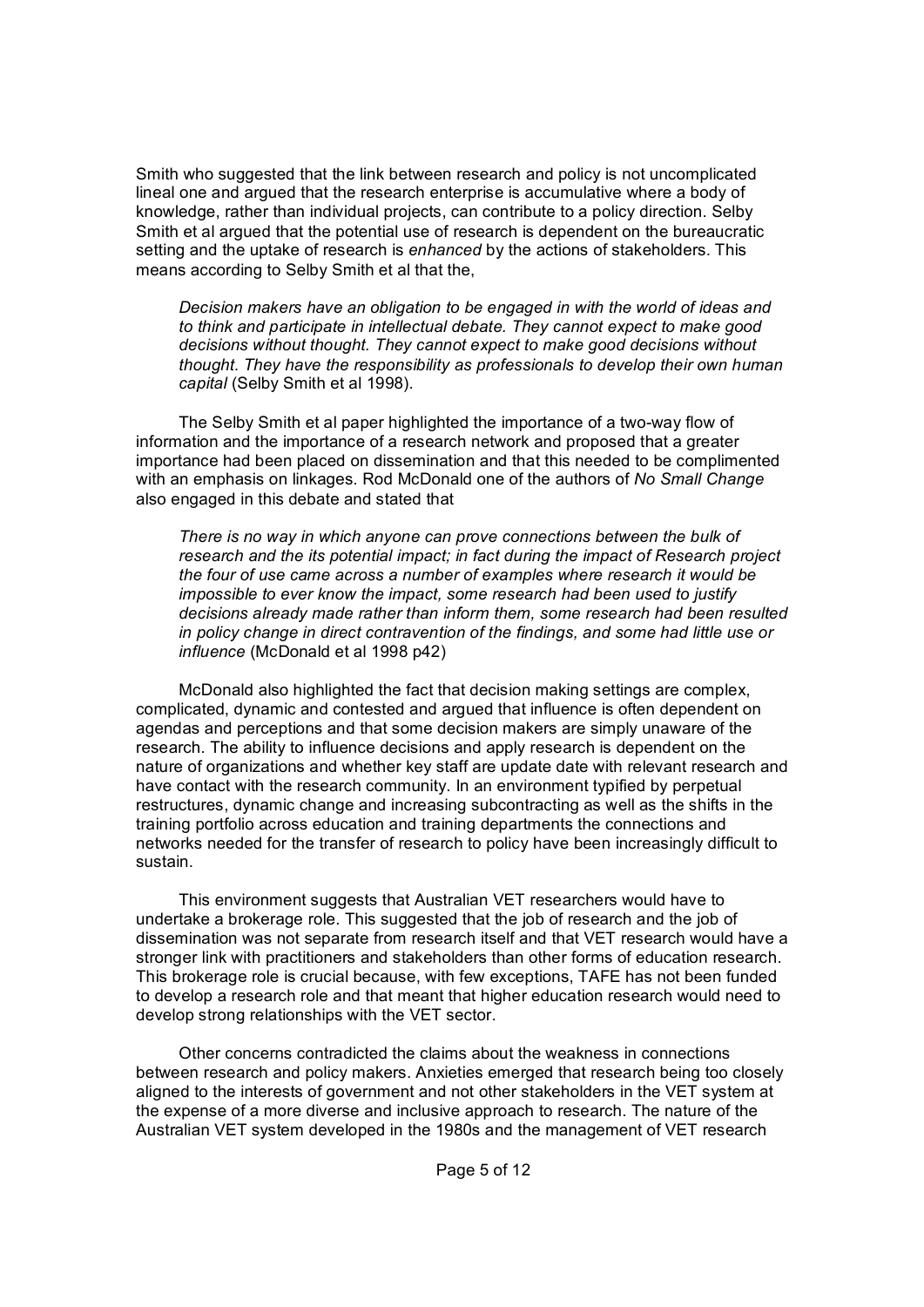contributed to this perception. With the establishment of ANTA in 1993 VET research priorities emerged from the development the triennial ANTA National VET strategic plans that were developed through consultation with stakeholders such as industry and government. During the period of ANTA steering the research programs the priorities associated with developing an open training system comprising of public and private providers tended concentrate on issues such as user choice, implementation of training packages and qualifications framework. All these initiatives tended to favor and instrumental and industry based approach that tended to sub-ordinate One example is the failure of ANTA, until late in its 11 year existence to recognize and respond to the urgent need to research the TAFE teacher workforce and capacity building what is now referred to as the VET professional.

More importantly the functional nature and character of VET research and its systems based nature tended prevent the development of socially critical perspectives of VET. This failure was taken up by John Stevenson who summarized this issue in positioning VET exclusively with "industry needs" by citing English VET researcher Dennis Gleeson.

#### *A central problem lies in the dominance of a master discourse that suppresses diversity and pluralism, including alternative views of knowledge, learning and citizenship*. (Gleeson in Stevenson 1998 p50)

The development of a socially critical perspective of VET and VET research was made difficult by the absence of a robust critique of VET. While the authors of *No Small Change* had identified the need for a robust critique and varied methodologies to sustain such a research methodology there was a reluctance to break out of the evaluative tradition (Kell 2001). System managers such as Gregor Ramsey also pleaded "to get the art of constructive criticism going" and to have" free and open debate based on hard evidence" (Anderson et al 1995). Despite this pleading researcher have been unwilling to risk getting "off side" with the VET establishment and many researchers have confided that they were worried about being "blacklisted". This concern over a level of "political correctness" in VET and VET research has been hard to establish but the competitive nature of the research environment, the strong links of between VET research and VET system planning and performance as well as the overtly political nature of VET research suggests conspiracy theories and anxieties by researchers will exist and in some cases may have some justification.

Perhaps the biggest challenge of developing a critical mass of VET researchers was the need to provide opportunities for researchers in terms of training as well as opportunities to participate in research. One avenue that emerged in the late 1990s was the Framing the Future (1995-1998) and Re-Framing the future initiatives. These programs had the objective of being professional development to assist VET staff implement enterprise level training. These initiatives required joint funding from training providers but had the effect of developing a range of what might be described as "grounded" research projects with a strong commitment to action research and research grounded in teaching and learning practice. In the absence of funding TAFE for the purpose of research these initiatives occupied an important, but often unrecognized role in enabling TAFE and VET staff opportunities to establish research careers. Project funding between \$10,000 and \$25,000 is allocated to approximately 200 projects per year including the application of research. This role in generating practitioner based VET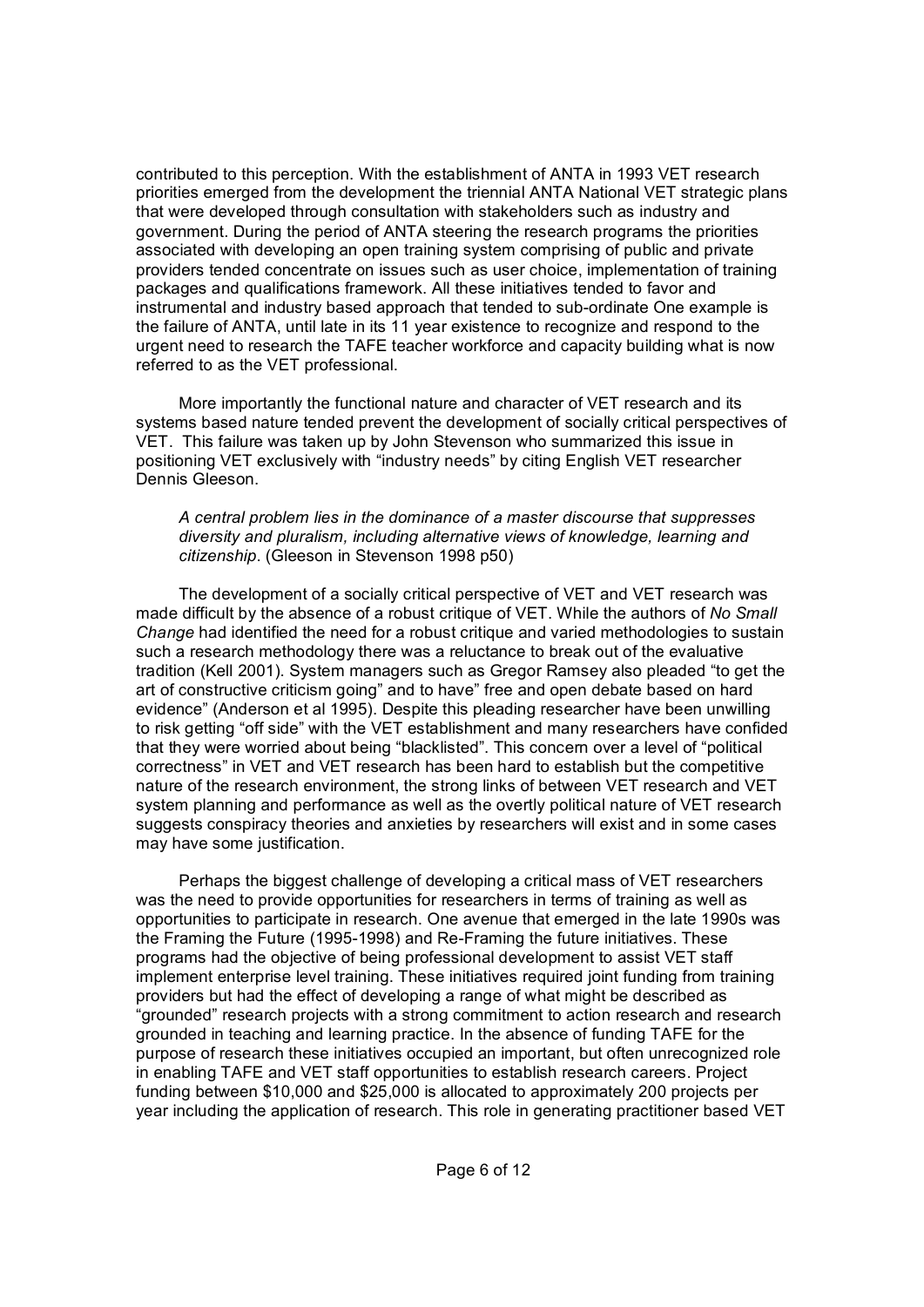research can also be applied to the ANTA Learnscope and Australia Flexible Learning Framework projects.

# **Consolidation, Change and Fragmentation?**

The climate in which the Australian VET research agenda was developed featured significant squeeze on public resources and VET as a relatively new arrival on the research and development scene progress was steady but characterized by strong level of monitoring and auditing which typified public sector management in this era. The environment in which VET research developed was typified by reduction in investment in real terms in research and development in Australia so the sector seems to have benefited in contrast to other areas of research in having an identified national strategy (Kell 2000). The development of research of research centres enabled consolidation in the university sector and an established cycle of research events enabled the development of a critical mass. As a professional association AVETRA maintained a role in developing a critical mass of VET researchers across the sectors as well as in the private and public sector organizations. Research Centres however expressed a level of frustration over the reporting processes and bureaucratic requirements of publicly funded research (McIntyre 2001). Additional difficulties arose from the highly competitive nature of the funding process and the limitations on funding.

By 2000 NREC grants attracted 185 applications with an 18% success rate. The majority of successful submissions were university-based submissions with consultants having a success rate of 15% (Gibb 2000; Kell 2001). The 2000 allocation of research funding also indicated that 70% of funds went to priority areas with 24% to open category and 6% to consolidation studies or short studies in identified gaps (Gibb 2000) Overall the unsuccessful rate at that time was 82%. The split of successful grant recipients tended to favor universities with 60% and private consultants with 32% and TAFE staff being successful in 5%. The distributions tended to support critics who suggested TAFE was a minor partner in the training reform agenda in the late 1990s. However in some cases TAFE Institutes entered partnerships with higher education institutions and one highly successful TAFE research institute is the Centre for Undertaking Research in Vocational Education (CURVE) at the Canberra Institute of Technology which has strong track record in attracting and completing NREC grants and projects. <sup>4</sup>

Additional criticisms emerged concerning the instrumental and evaluative nature of the research undertaken and the need to develop a more diversified approach methodologically as well as in topics and programs (Kell 2001). In 2000 John Stevenson wrote in a summary of papers in the then *Australia and New Zealand Journal of Vocational Education Research* and commented on the strong emphasis on advancing the nature of knowledge and curriculum but noted that the orientation of much of the research is strongly influenced by an instrumental policy focus.

*It reinforces the need to redress the top down technological driven short term focus of vocational curriculum, re elevate the needs of learners, redress the problems in vocational knowledge development and assessment and overcome the stresses in the vocational education system caused by the nature and implementation*

 $4$  CURVE was directed by Ms Berwyn Clayton the president of AVETRA from 1999-2004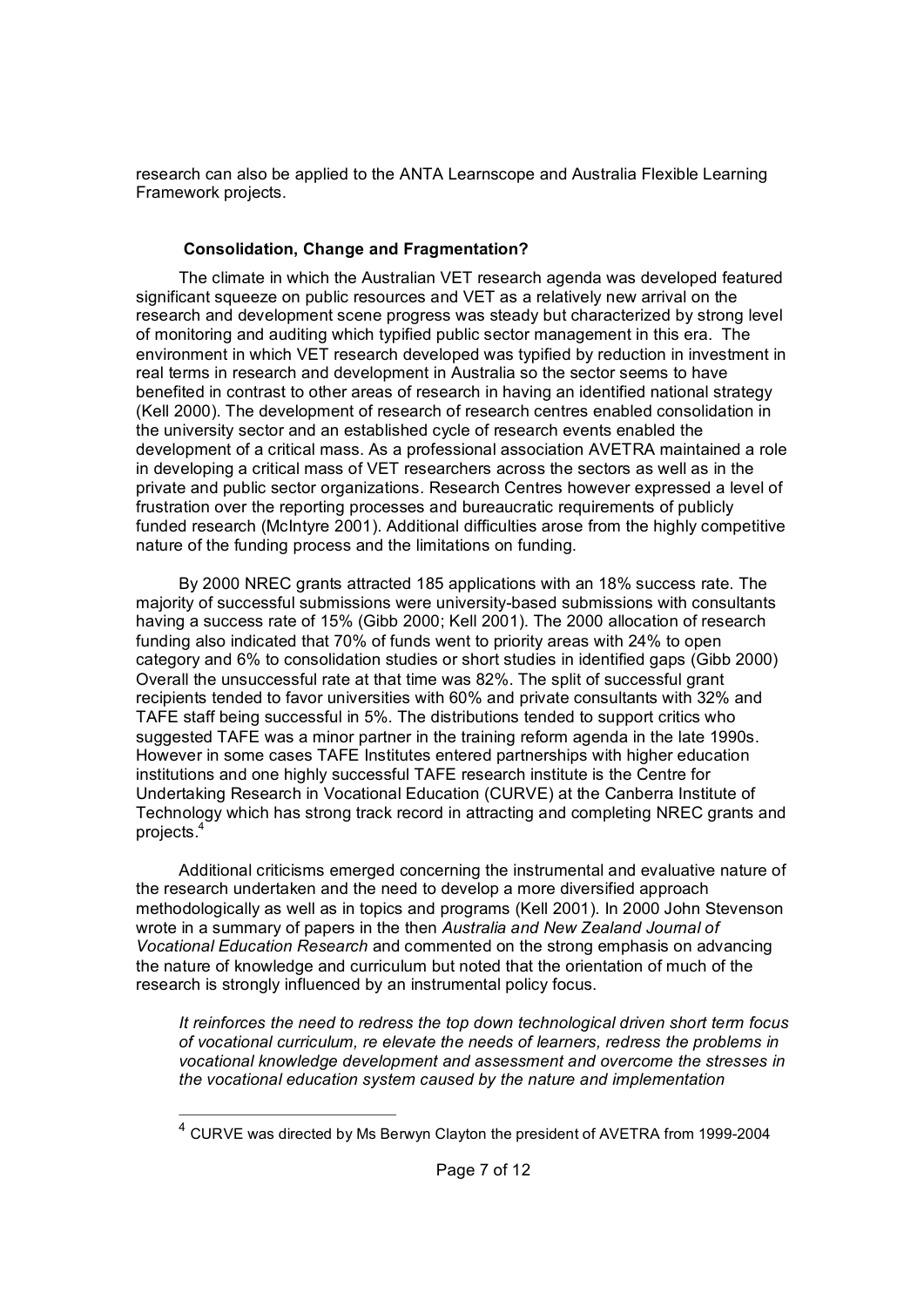*strategies of the corporatist reform movement, this work is important for both practice and for informing policy* (Stevenson 2000 p122).

In international terms Australian outlays in VET research were seen to be small relative to other countries, particularly the European Union where VET research centres such as European Centre for Development of Vocational Training (CEDEFOP) was funded through multinational sources of member states under the umbrella of Leonardo or Socrates Programs. Nevertheless, the NCVER in its National Research and Evaluation Strategy was confident enough to claim that Australia was a world leader in developing a systematic approach to VET research. Its 2001-03 strategy document said

*Australian VET research has adopted a much more focused strategic approach than many…overseas examples. Although we face similar problems in vocational education, no other country has developed a coherent national strategy for VET research and evaluation. In many other countries, effective dissemination strategies are often lacking. In many ways, Australia leads the world* (NCVER 2001)

The consolidation phase of VET research arguably ended with the conclusion of the NCVER Strategic in 2004 and the review of the NREC program in 2004. The circumstances associated with nature of vocational education had changed since the formulation of *No Small Change* in 1993 when Australia was in recession, In contrast the economy in 2003/4 had been characterized by significant growth rates and low unemployment and the priority had shifted from combating unemployment to responding to widespread skill shortages.

The structures associated with the VET research, most notably the national VET key research centres, came under significant scrutiny, as did some of the structural arrangements that had typified the VET research strategy in Australia since 1993. These changes emerged from the review of NREC conducted by Phillips Curran of KPA consultants. The review identified the importance of the key centre strategy in developing VET research but also suggested several drawback were apparent saying

*The most significant weakness of the current model identified through the consultations rests with its apparent inability to optimize genuine and systematic capacity building in VET* (Curran Phillips 2004 p4).

In addition the consultant identified a leadership vacuum emerging from the VET research and VET community and said:

*At the broadest level it was suggested that ANTA's overall goals and role in relation to VET research lack clarity. This translated into general commentary about an absence of leadership by ANTA in VET research. From within the line areas there was a perception of limited or no real engagement with the process of developing long-term research priorities and limited awareness of the research output* (Phillips Curran 2004 p13)

The review process revived some of the earliest themes about the diversity of perceptions around quality, utility and the purpose of VET research. Frustrations over timelines and the ability of centres and projects to deliver on time spilled into this review.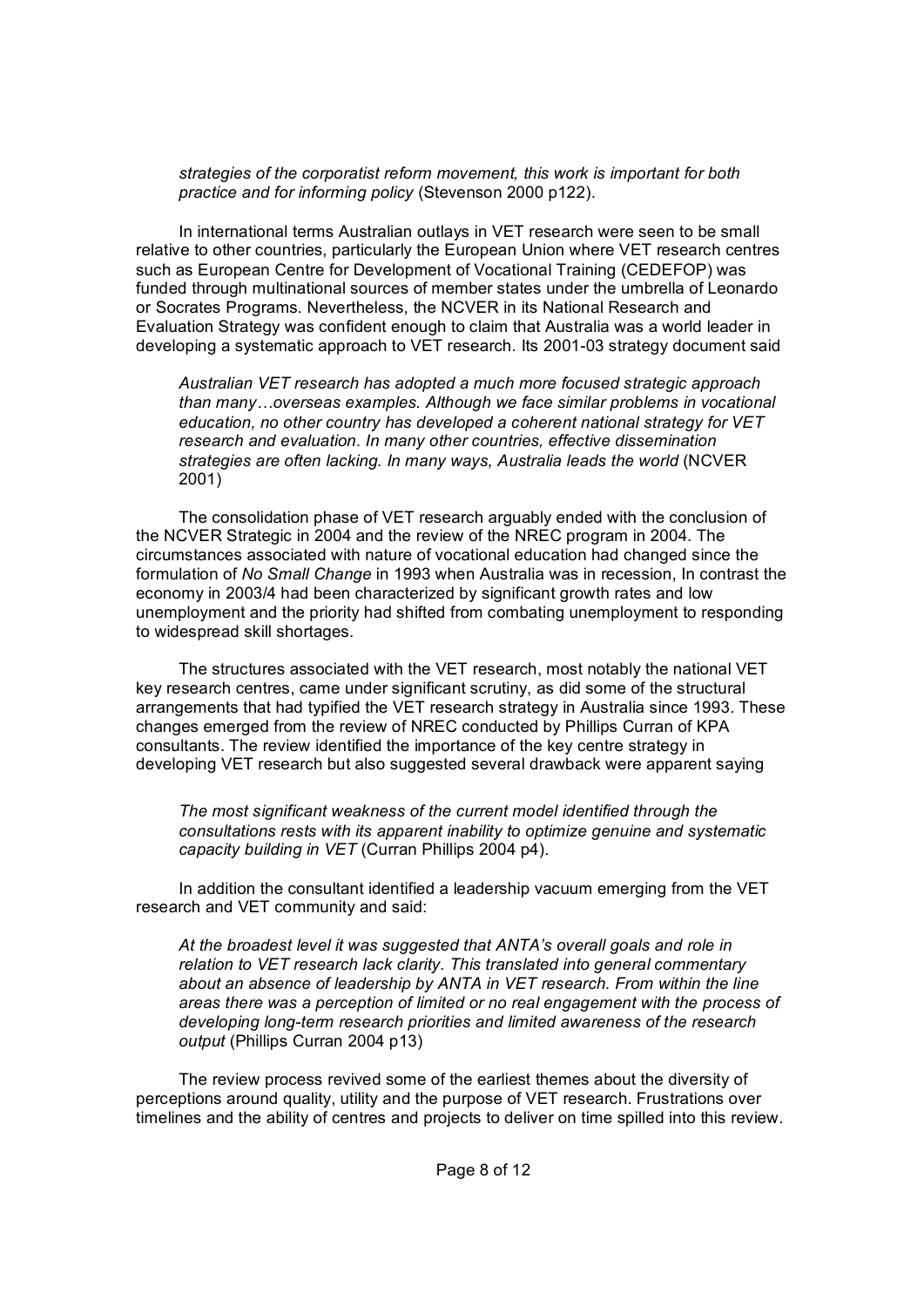One of the weaknesses of the review was a failure to appreciate the environment in which the centres, all in the university sector, operated in. Characteristically most higher education institutes operated in an environment of multiple accountabilities and priorities with limited resources and were hampered by competing priorities. Unfortunately the centres, all active and productive, were doomed by both their location but also the shifting priorities of yet another round of reforms in VET. The review also failed to appreciate the role the centre strategy had in capacity building VET research in Australia and the difficulty in establishing networks and links with industry and other academies in an environment characterized by competition and fragmentation.

The consultant proposed there was a need for the development of dynamic research organisations, long-term research agendas, strong partnerships and engagement with researchers, policy makers and practitioners. The review identified weaknesses in the design of the model and also the management of the program by ANTA**.**

The Phillips Curran (2004) review proposed three alternatives. An enhanced status quo model, one or two networked centres, programs of research with no centres, a partnership with Australian Research Council (ARC) in a centre for excellence for VET research and finally a style model. The impetus for change experienced delay, and some frustration on the part of stakeholders, with the result that 2005 NREC grants were rolled over with delays to decisions on centre options. In the long run the existing key centres were not refunded and the second option was recommended with the development of two networked consortia with specific focus. The first was a consortia focused on "Tailoring VET Providers in Capacity Building for the Future Skills" based at the National Institute of Labor Studies Flinders University (NILS) in partnership with the Post Compulsory Education and Life Long Learning Centre at Melbourne University and the second is a cross sector consortia entitled "Supporting VET providers in Capacity Building for the Future" based at University of South Australia, University of Technology Sydney and the Canberra Institute of Technology. The first consortia has yet to make an impact on capacity building in the VET sector whereas the second consortia with some experienced and established researchers in the VET sector has made good progress in a difficult and sensitive area and has been active in participating in AVETRA events.

In 2005 the federal government announced that ANTA would be abolished in July 2005 and that a new vocational education system would be developed under the broad banner of *Skilling Australia*. The discussion paper announced an agenda for change that would be industry led and the reform of the VET system to respond to skills shortages. The new reforms foreshadowed an integration of the functions of ANTA into the federal Department of Science, Education and Training and a level of support to the 23 Australian Technical Colleges announced during the 2004 federal election. The *Skilling Australia* discussion documents also canvassed opinions on the management of the VET research services and contracts. While the outcomes of the *Skilling Australia* process supported the retention of the contracts with the NCVER, the Minister for vocational education announced a review of the NCVER contracts in December 2005 that has maintained a level of uncertainty around the future funding and administration of VET research.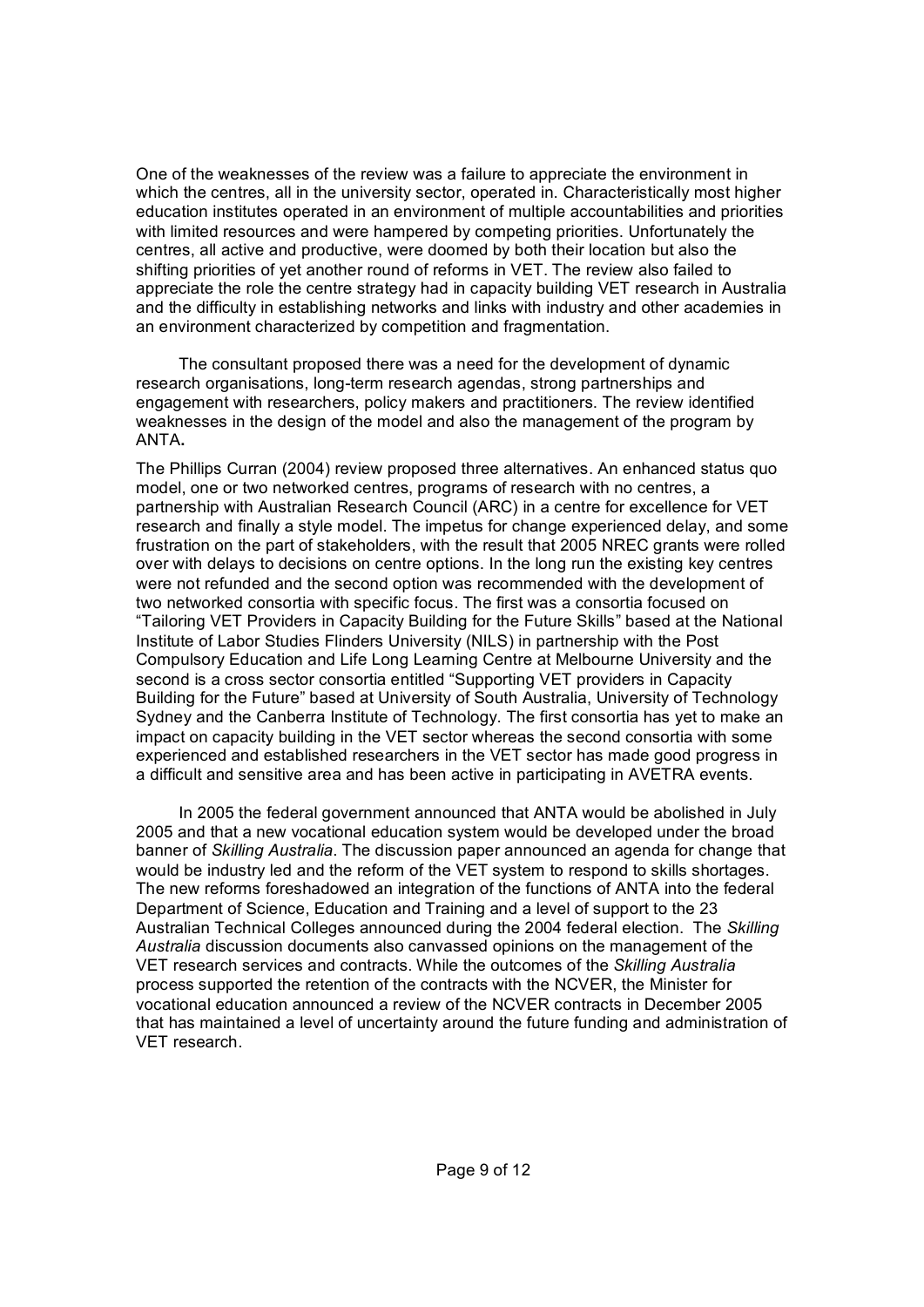#### **Conclusion.**

Initiatives in VET research have emerged from strong state intervention that steered VET reforms generally. VET research emerged as an adjunct of these reforms and occupied an important role in the processes of change and reforms in Australian VET. In the early 1990s VET research was identified as being fragmented and lacking appropriate resourcing and required a strategic plan to develop a critical mass of researchers and VET research. The Australian VET sector reform was characterized by strong government intervention and planning to develop and facilitate a diverse mix of public and private providers but in contradiction to this reform mantra growth and consolidation of VET research featured strong links to national strategic planning, a national plan for resourcing research and a national research institute (NCVER) as a focus for managing the research development. Although tensions and contradictions emerged between NCVER, ANTA, the federal department and state governments, which included periodic stalemates over funding and direction, significant progress has been made.

The initial phase of developing Australian VET research was reliant on 4 national key centres and programs funded at approximately \$250,000 per annum for a period of three years as well as an annual round of open grants valued at approximately \$2m. This as well as the resources and budget of NCVER are the mainstay of VET research in Australia. Despite almost ten years since *No Small Change* this remains a frugal oultlay in international terms. The strong interventionist and sponsoring role of government has developed and orientation that favors an evaluative approach to research and this has tended to frustrate and confine more diverse methodologies and failed to inform the VET reform agenda beyond a reductionist redistributive role in meeting a social goals for VET. Largely the research has not questioned the status quo around capitalism work, and training and has failed to develop a socially critical view of VET and VET research described by John Stevenson and others.

The close links with government strategic planning has also created continuing tensions around questions about the utility of research to informing decision making and policy making. The arguments around utility have been directed around issues and perceptions of quality and these have tended to be directed at the VET research community as criticisms of competence. These arguments around utility and quality have tended to neglect the contextual factors and contingencies that determine if research will be utilized by policy makers. Many commentators have identified the need for a professional and informed bureaucracy in VET matters as this one feature of a dynamic and changing environment in VET that has mitigated against an uptake of research. Rapid change comprising of rapid restructures and subcontracting of services has eroded a corporate memory that facilitate a co-ordinated and systematic response to the unfinished business of capacity building. The pre-occupation with debates about quality and utility have distracted discussions on continuing a capacity building process to consolidate a VET research community with a critical mass. This absence has prompted AVETRA to develop a capacity building statements *VET Research Towards 2014* and activities such as OctoberVET seminars in state capitals involving members. These initiatives are designed to highlight to opportunities for training, mentoring and professional development for VET practitioners as the future for VET moves into another era of potential uncertainty. AVETRA recognizes that it has an important role in developing cohesion and coherence in a sector where there is potential for fragmentation and wasteful competition and continues to occupy a sector wide role.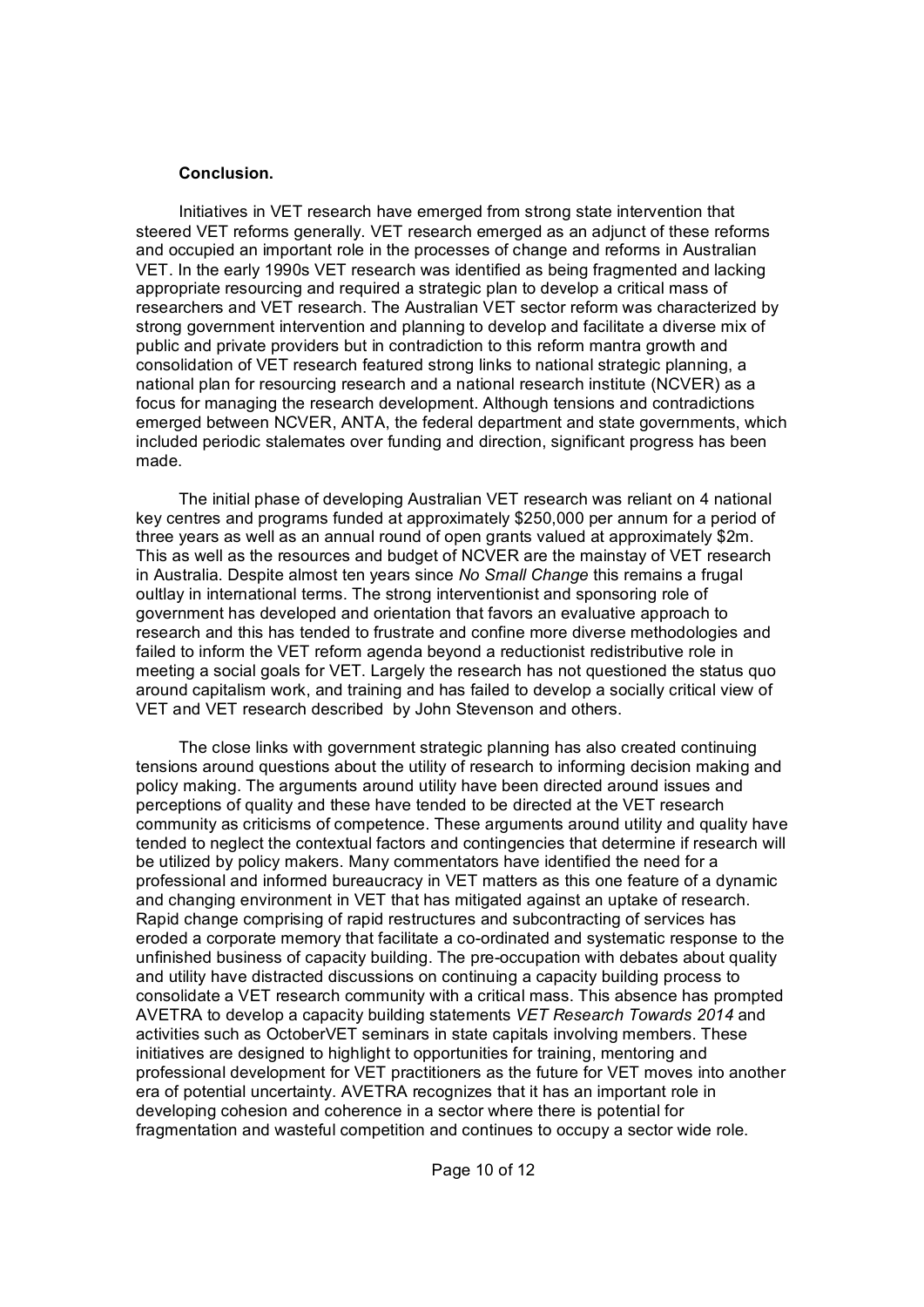Australian VET research has been able to develop coherent and recognizable VET research community. The volume and breadth of work has been reflected in the continued viability of AVETRA as an association, its conferences and as well as other conferences hosted in Queensland, Western Australian and NSW each year. There is a growing and formidable collection of VET research which is well represented on the NCVER website as well as across the university and TAFE systems. These developments began in earnest with *No Small Change*. However the *Skilling Australia* agenda in the post ANTA era presents a new set of challenges to maintain the momentum and achievements of Australian VET research that started with the *No Small Change* report*.*

### **References**.

Anderson, T, Hanley, S, Whittingham, K., (1995) Report on the Plenary Session: *ANTA Research Advisory Council Work In Progress Conference* 6p

AVETRA(2005) VET Research: Towards 2014 at www.avetra.org.au

Department of Education, Science and Training (2005) *Skilling Australia*: Discussion Paper, Canberra. DEST.

Gibb, J., (2000) National VET Research and Evaluation Program, Proceedings of 3rd<sup>th</sup> National AVETRA Conference, Canberra, pp. 115-124.

Kell, P., (2001) Issues in VET Research: Current Crisis and potential possibilities, Proceedings of Proceedings of 4<sup>th</sup> National AVETRA Conference, Adelaide at [www.avtra.org.au](http://www.avtra.org.au).

Mc Donald, R., Hayton, G., Gonzci, A., Hagar, P., (1993) *No Small Change: Proposals For A Research and Development Strategy For Vocational Education and Training in Australia,* A Project Commissioned by the Vocational Education Employment and Training Advisory Committee, University of Technology, Sydney 87p

Mc Donald. R., (1998) The Use and Influence of research in vocational education and training, Proceedings of 1st National AVETRA Conference, Sydney February pp. 3745. McIntrye, J., (200) Centring VET Research: Exploring the Role of Research

Centres in Quality and Diversity, Proceedings of Proceedings of 2nd National AVETRA Conference, Melbourne at [www.avtra.org.au.](http://www.avtra.org.au)

National Centre for Vocational Education Research (1992) *About the Centre*, NCVER, Leabrook. 17p

Phillips Curran (2004) Review of ANTA Management of Researech: Final Report, KPA Consulting.(unpublished) 50p

Ramsey, G., (1998) Dinner Address, Proceedings of 1st National AVETRA Conference, Sydney February pp. 56-60.